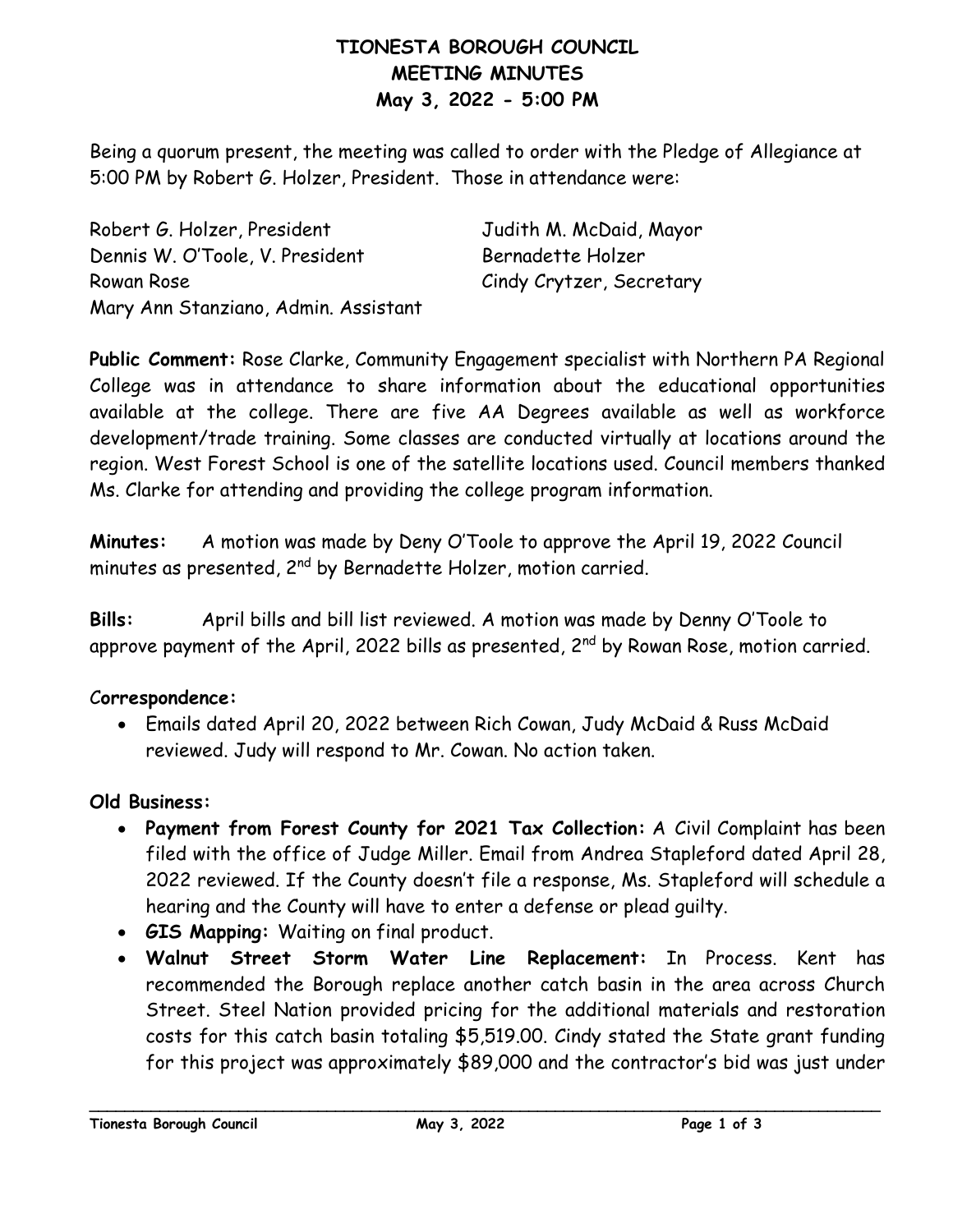\$60,000, so there are funds available to cover the additional catch basin and pipe. Denny O'Toole moved approve the change order for the Church Street catch basin for \$5.519.00, 2nd by Bernadette Holzer, motion carried.

- **Electronic Recycling:** Nothing new.
- **Enforcement Notices:** Memo from Cindy to Council dated April 28, 2022 reviewed.
- **Council Run Rip-Rap:** DEP Permit Application has been filed.
- **Dale Street Water/Sewer Project:** Nothing new.
- **Library Storm Water & Sanitary Sewer Project:** Nothing new.
- **Beach Park Shed:** Bernadette Holzer stated that the TCA will use the shed and take responsibility for the maintenance.
- **Downtown Park Refresh:** Nothing new.
- **Employee Handbook:** Council reviewed the current vacation day schedule. Denny O'Toole moved to amend the handbook to include an additional 5 days of vacation for employees who have worked for the Borough for 40 or more years, 2<sup>nd</sup> by Bernadette Holzer, motion carried.

# **New Business:**

• **Employee Pension Transition to Northwest Bank:** Cindy has contacted Andrea Stapleford to request she review the Northwest Bank Pension Agreement. Cindy will have a Resolution for Council's review once she has Andrea's comments on the agreement.

### **Executive Session:** None.

**Reports:**

- **Mayor** None.
- **President –** None.
- **Committees –** None.
- **Sheriff –** None.
- **Library –** Rowan stated the library board is meeting on May 4, 2022.
- **EHB** None.
- **COG**  COG meeting 5/4 @ 6:30 at the Borough office. Andrea Stapleford and Jeff Elder will be attending virtually.
- **TCC –** None.
- **Ambulance Board** None.
- **Zoning Hearing Board –** None.
- **TMA –** Meeting in June.
- **Planning Commission** None.

**\_\_\_\_\_\_\_\_\_\_\_\_\_\_\_\_\_\_\_\_\_\_\_\_\_\_\_\_\_\_\_\_\_\_\_\_\_\_\_\_\_\_\_\_\_\_\_\_\_\_\_\_\_\_\_\_\_\_\_\_\_\_\_\_\_\_\_\_\_\_\_\_\_\_\_\_\_\_\_\_\_\_\_\_\_\_\_\_\_\_**